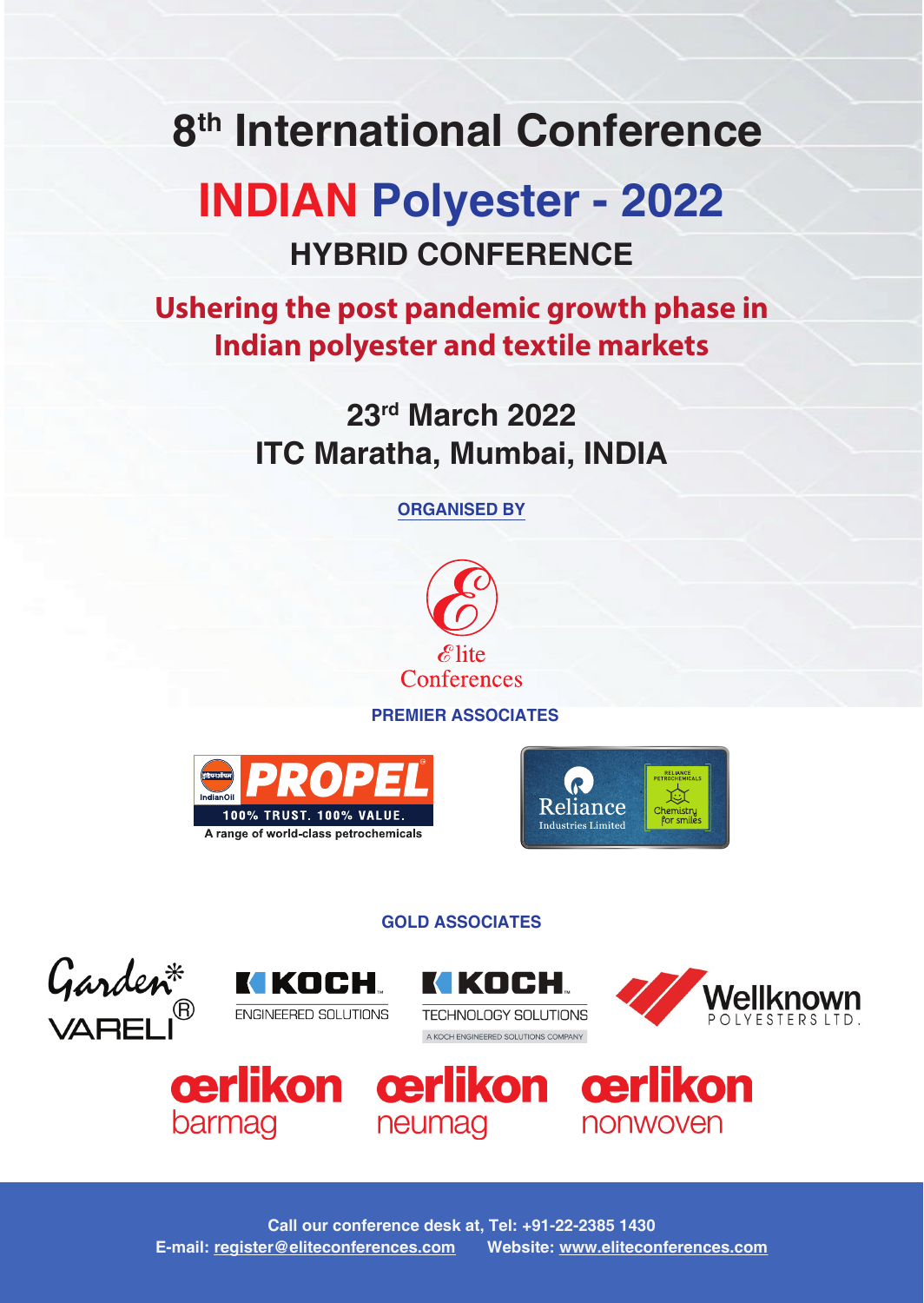

### **23rd March 2022**

**08:30 Registration &** *Coffee*

#### **OPENING SESSION**

- **09:15 Opening Remarks**
- **09:30 Keynote Address I** Mr. Hemant Sharma Sector Head - Polyester Reliance Industries
- **10:00 Keynote Address II** Mr. Subodh Kr. Goel Chief General Manager Head: PTA & Glycols Marketing Team Indian Oil Corporation
- **10:20 Growth opportunities in MMF in Indian markets** Mr. Prashant Agarwal Co-Founder & Jt. Managing Director Wazir Advisors
- **10:50 PLI scheme as a catalyst for MMF & Technical Textiles growth** Mr. R. K. Vij Advisor – Polyester Indorama Synthetics

#### **11:15** *Coffee Break*

#### **POLYESTER MARKETS**

- **11:45 PX, PTA overview '21 Tough year going forward into '22** Mr. Samuel Wong Senior Editor ICIS, Singapore
- **12:10 Asia PTA: Impact of upstream volatility on polyester chain** Ms. Shilpa Samant Petchem pricing reporter S&P Global Platts
- **12:35 Polyester Draw Texturized Yarn for high-end markets**

Mr. André Steingass Dr. Philip Jungbecker<br>Sales Director Far East Technology Manager Oerlikon Barmag | Oerlikon Barmag

Technology Manager - DTY

**13:00 Recycled polyester market & opportunities in India & Bangladesh: Innovative man-made fibers solutions support a sustainable textile value chain** Mr. Michael Mächtig Mr. Sudipto Mandal

Manager | Marketing<br>
Oerlikon Textile | Oerlikon Textile Oerlikon Textile

Product Development | Asst. Manager – Sales &

**14:30 Polyester recycle: Challenges & opportunities** Dr. Clive Hamilton Mr. Neeraj Singhal

Solutions, UK

 Business & Technology **Consultant** Koch Technology <sup>I</sup> Koch Technology Solutions

**14:55 India's growth plan on value added technical textiles** Mr. Avinash Mayekar

 MD & CEO Suvin

#### **15:20 PANEL SESSION – I**

**Technical Textiles - Driving the future growth of MMF Chairman:** Mr. Debabrata Ghosh

> Vice President & Sales Director Oerlikon Textile India

#### **Panelist:**

- Mr. Amit Agarwal, Chairman, CTM Technical Textiles Ltd. & Indian Technical Textile Association
- Mr. Pramod Khosla, Chairman & Managing Director, Khosla Profil
- Mr. Narendra Dalmia, Director, Strata Geosystems
- Mr. Avinash Mayekar, MD & CEO, Suvin

#### **16:00 Coffee Break**

#### **16:30 PANEL SESSION – II**

**Models to double India's share in global apparel trade Chairman:** Mr. Prashant Agarwal

> Co-Founder & Jt. Managing Director Wazir Advisors

#### **Panelist:**

- Mr. Rahul Mehta, Chief Mentor, CMAI
- Mr. Manu Veer Tyagi, President & Managing Director, MT Jones Global Brands, USA
- Mr. Avinash Misar, Director & CEO, Texport Syndicate India
- Mr. Mohammad Mustafa Haider, Group Director, T. K. Group of Industries, Bangladesh

#### **17:15 PANEL SESSION – III**

**Revisualizing the MMF downstream value chain Chairman:** Mr. J. Raghunath

 SBU Head – Filaments Business Reliance Industries

#### **Panelist:**

- Mr. Ajay Sardana, President & Head Corporate Affairs, Grasim Industries
- Mr. Anil Nair, President Yarn & Spinning Division, Shubhalakshmi Polyesters
- Mr. Rajkumar Agarwal, Managing Director, SVG India
- Mr. Harsh Bapna, President (Marketing), Wellknown Polyesters

#### **18:00** *Closing Remarks*

**18:30** *Cocktails & Networking Dinner*

**13:25** *Lunch Break*